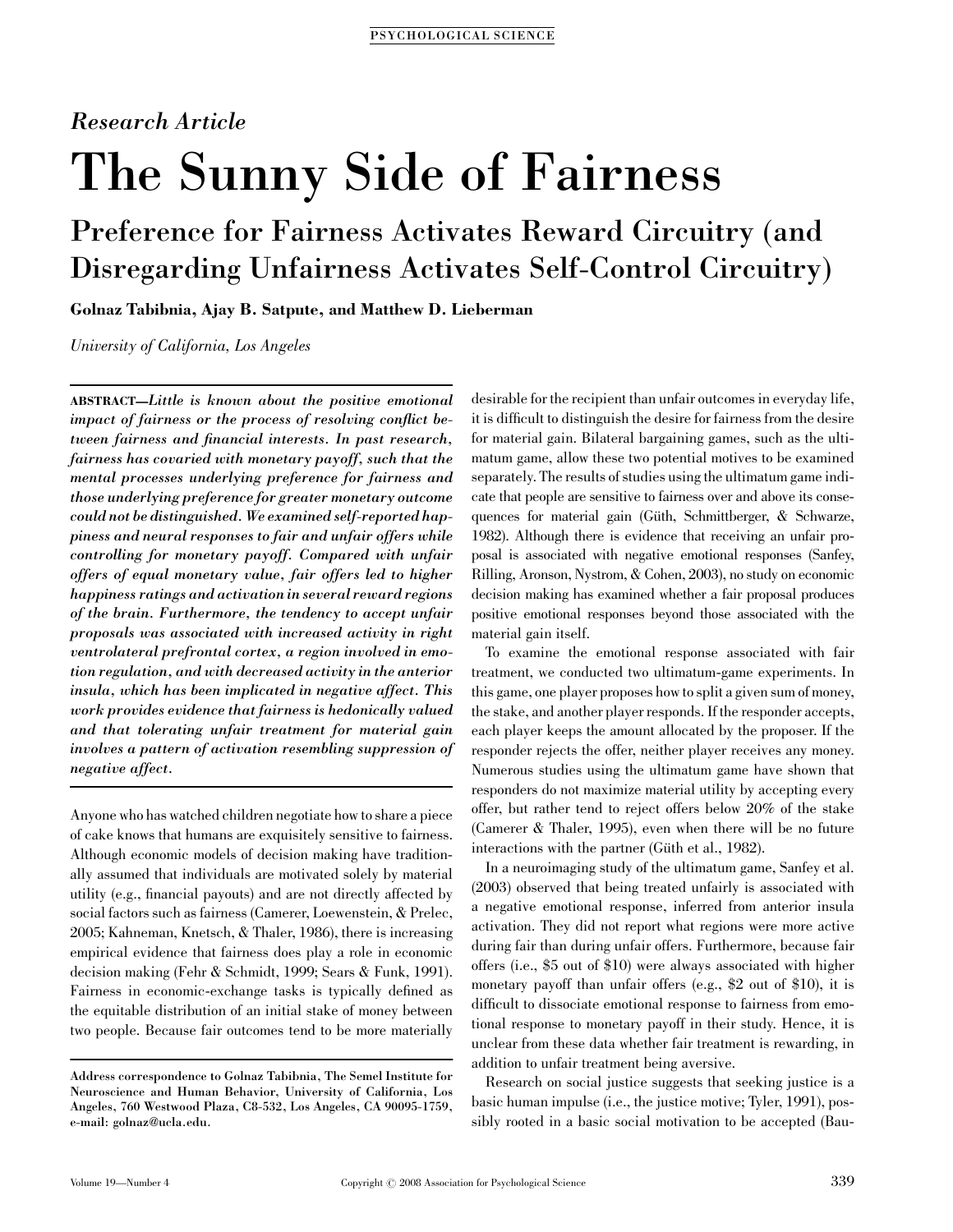meister & Leary, 1995). Perceived fair treatment from public institutions (e.g., court, police) has been associated with satisfaction beyond the effects of the material outcomes, such as sentencing (Tyler, 1984). Critically, studies examining the impact of fairness on positive and negative emotions separately, controlling for material outcomes, have found substantial increases in self-rated positive emotions associated with fair treatment (De Cremer & Alberts, 2004; Hegtvedt & Killian, 1999).

If being treated fairly is experienced as rewarding, then people should be happier with a fair offer than with an unfair offer of the same monetary value. Similarly, brain regions associated with reward should be more active during fair than during unfair treatment, after controlling for material utility. These reward regions include the ventral striatum, the amygdala, ventromedial prefrontal cortex (VMPFC), orbitofrontal cortex (OFC), and midbrain dopamine regions (Cardinal, Parkinson, Hall, & Everitt, 2002; Trepel, Fox, & Poldrack, 2005). Although the amygdala has commonly been associated with fear processes, activity in this structure, particularly on the left, has also been associated with reward processes (Hommer et al., 2003; Zalla et al., 2000).

In order to control for material utility, we varied both the offer amount and the stake size across trials (see Fig. 1). On different trials, the same offer amount could represent a large percentage of the total stake (e.g., \$7 out of \$15), and therefore seem fair, or a small percentage of the total stake (e.g., \$7 out of \$23), and therefore seem unfair. Differences in ratings of happiness or reward activations observed in the comparison of such trials cannot be attributed to the magnitude of the monetary reward and thus are reasonably attributed to fairness.



Fig. 1. Illustration of the manipulation of material utility and fairness. In the analysis of fairness preference, trials of equal material utility were divided according to fairness (i.e., the ratio of the offer to the stake). In this example, the offers in the top row are high-fairness offers, and those in the bottom row are low-fairness offers, and each of two monetary outcomes is presented in both a high-fairness offer and a low-fairness offer. Across trials, high- and low-fairness offers had the same average material utility.

We also examined neural response during trials in which fairness and material outcome were at odds—that is, trials on which the offers were unfair but financially desirable (e.g., \$8 out of \$23). Thus, we examined the neural correlates of the tendency to accept unfair offers. Two possibilities were investigated. First, accepted unfair offers may activate reward circuitry to a greater extent than rejected unfair offers; such a pattern would reflect enhanced desire to accept the offers. Second, emotion regulation may be engaged when unfair offers are accepted, which would diminish the anterior insula's response and decrease the desire to reject the offer. In this case, one would expect decreased activity in the anterior insula and increased activity in a prefrontal region that has been associated with emotion regulation, such as the right ventrolateral prefrontal cortex (right VLPFC; Hariri, Bookheimer, & Mazziotta, 2000; Lieberman et al., 2007).

Participants in our studies played the role of responder. In Experiment 1, we measured emotional responses to each offer by obtaining self-ratings of happiness and contempt. In Experiment 2, we measured neural responses to fair and unfair offers using functional magnetic resonance imaging (fMRI). Participants were told that their decisions regarding four randomly selected offers in the experiment would actually be implemented, such that they and the proposers of those offers would be paid or not, according to the responses.

#### EXPERIMENT 1

#### Method

#### Participants and Task

Twenty-nine undergraduates (average age  $= 20.1$  years; 18 females, 11 males) participated after replying to a flyer indicating that they could earn up to \$52 for participation. They were told that the proposers had submitted their offers already and would not be present. Actually, there were no real proposers. During the experiment, each offer was presented as follows (see Fig. 2): First, participants were shown the purported proposer. Then, the stake was indicated, followed by the offer. While the offer was displayed, participants could accept or reject it. After the experiment, all participants were debriefed, paid a total of \$27, and entered in a lottery in which 4 participants were selected to receive an additional \$25. Thus, all participants had a chance of winning "up to \$52," as advertised. Offers ranged from 5% to 50% of the total stake size, and stakes ranged from \$1 to \$30. We selected particular offer values and then matched each with two stake sizes in order to obtain one low and one high ratio of offer to stake size.

#### Measures

After playing the game, participants were asked to rate  $(1–7)$ how much happiness and contempt they felt in response to each of a preselected subset of 28 offers. This subset consisted of 14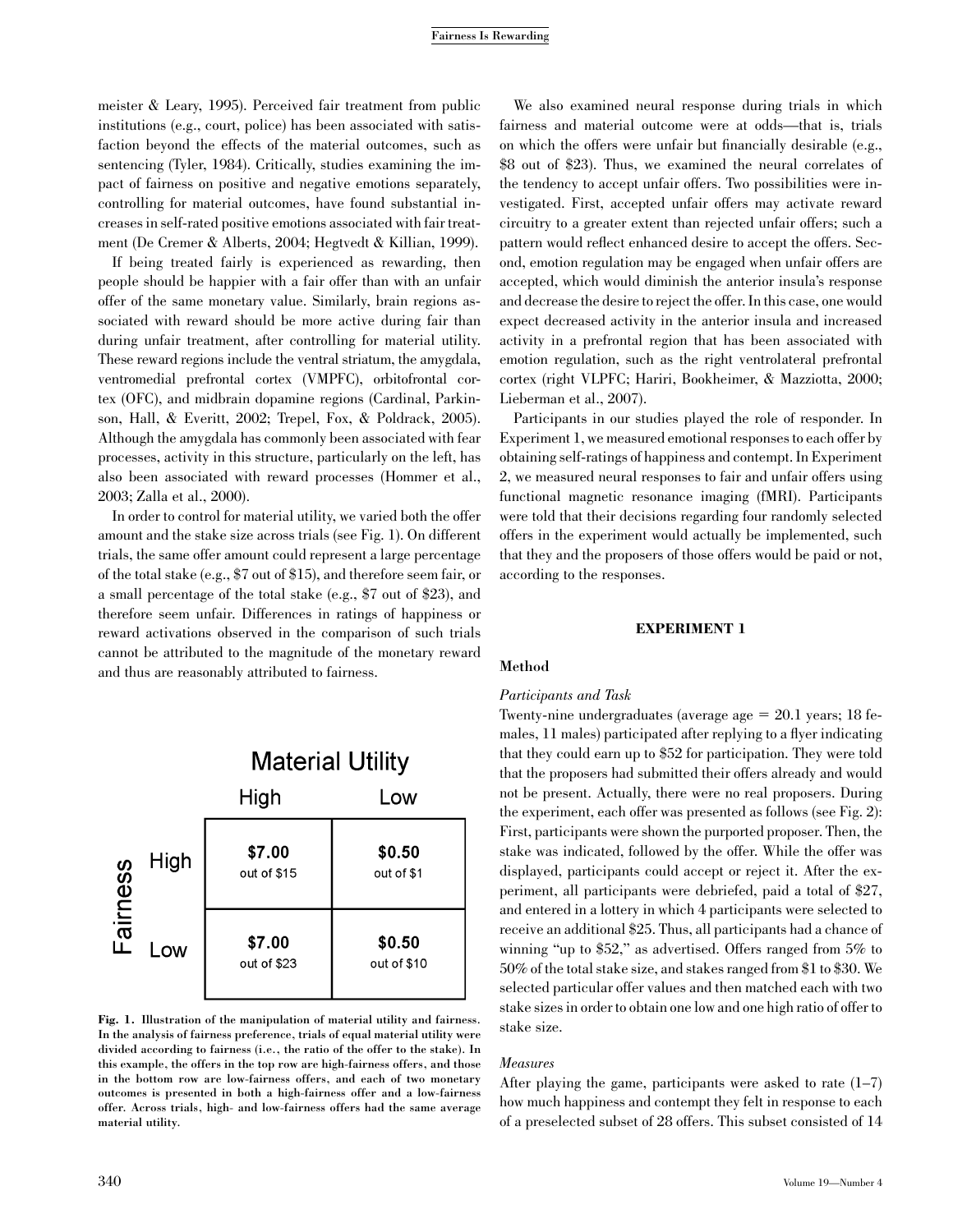

Fig. 2. Diagram illustrating the structure of each 6-s trial: The participant saw a fixation cross for 0.5 s, a picture of the purported proposer for 1.5 s, a display indicating the size of the stake for 1 s, and finally the offer for 3 s. The participant was given the final 3 s of each trial to respond, by pressing one button to ''accept'' and another to ''reject'' the offer. Then the next blank screen appeared for 0.5 s, and so forth.

fair offers ( $\geq 40\%$  of the stake) and 14 unfair offers ( $\leq 20\%$  of the stake) that were matched in material utility (e.g., \$2 out of \$4 matched with \$2 out of \$10). In this subset of offers, the ratio of offer to stake size ranged from 5 to 50% (average  $= 28\%$ ); the stakes ranged from \$1 to \$30 (average  $= $12.18$ ).

#### Results

#### Fairness Predicts Happiness, Independently of Contempt

Happiness ratings were strongly associated with fairness (i.e., percentage of the stake size offered). Participants reported greater happiness for fair offers  $( \geq 40\%)$  than unfair offers  $(\leq 20\%)$  of equal monetary value,  $t(13) = 7.73, p_{\text{rep}} > .99,$  $d = 4.29$ . Similarly, there was a strong correlation between level of fairness and happiness ratings ( $r = .89$ ,  $p_{\text{rep}} > .99$ ). A complementary pattern was observed for contempt ratings. Participants reported greater contempt for unfair offers than for fair offers of equal monetary value,  $t(13) = 5.51, p_{\text{rep}} > .99$ ,  $d = 3.06$ , and there was a strong correlation between level of fairness and contempt ratings ( $r = -.82$ ,  $p_{\text{rep}} > .99$ ).

Given that happiness and contempt were correlated  $(r = -.82, ...)$  $p_{\text{rep}} > .99$ , we examined the effect of fairness on happiness after partialing out contempt. Happiness controlling for contempt

 $(H_{\tilde{C}})$  was still associated with fairness ( $r = .38$ ,  $p_{\text{rep}} > .95$ ); however, contempt controlling for happiness  $(C_{\bar{H}})$ , was not (r =  $-.17, p_{\rm rep} = .80$ ).

Fairness Predicts Happiness, Independently of Material Outcome Offer amount and emotion ratings were not strongly associated. Happiness ratings of high-value offers  $($   $\gg$  \$2) did not differ from those of low-value offers ( $\leq$  \$2) of equal fairness,  $t(13) = 1.16$ ,  $p_{\text{rep}} = .87, d = 0.64$ . Although the correlation between offer amount and happiness was marginally significant  $(r = .32, )$  $p_{\text{rep}} > .95$ , offer amount did not predict H<sub>c</sub> ( $r = .28$ ,  $p_{\text{rep}} > .92$ ). Similarly, contempt ratings of high-value offers did not differ from those of low-value offers of equal fairness,  $t(13) = 0.39$ ,  $p_{\text{rep}} = .60, d = 0.15$ . The correlations between offer amount and contempt ( $r = -.20$ ,  $p_{\text{rep}} = .85$ ) and between offer amount and  $C_{\bar{H}}(r=.11, p_{ren}=.71)$  were not significant.

After controlling for the effect of offer amount, fairness still predicted happiness ( $\beta = .87$ ,  $p_{\text{rep}} > .99$ ) and H<sub>C</sub> ( $\beta = .35$ ,  $p_{\text{rep}} > .95$ ), and fairness still predicted contempt ( $\beta = -.81$ ,  $p_{\rm rep} > .99$ ), but not C<sub>H</sub> ( $\beta = -.18$ ,  $p_{\rm rep} = .82$ ). Together, these results indicate that fairness, independently of offer amount, predicts happiness, independently of contempt.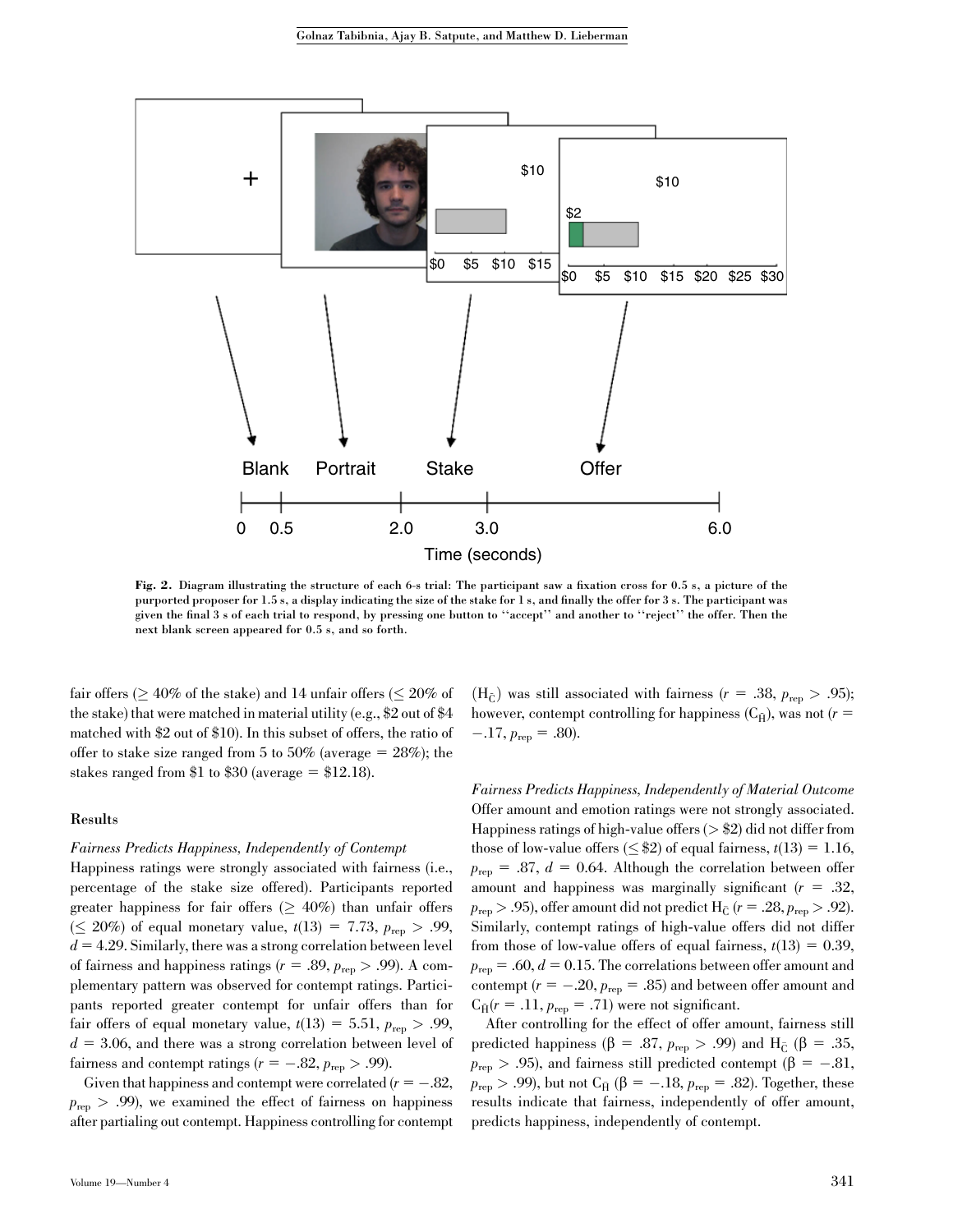#### EXPERIMENT 2

#### Method

#### Participants and Task

Twelve undergraduates (average age  $= 21.8$  years; 9 females, 3 males) participated. The task was similar to that in Experiment 1, except that the stakes ranged from \$1 to \$23 (average  $=$ \$9.60), and participants underwent fMRI scanning while they considered the offers. After the scanning session, participants indicated what they considered a fair offer for each stake size.

#### fMRI Acquisition and Analysis

Data were acquired on a GE 3-T full-body scanner. Scanning parameters were identical to those used in our previous studies (see Lieberman, Jarcho, & Satpute, 2004). Each of four functional scans consisted of thirty-one 6-s trials, as well as five 6-s jitter trials. The MR data were analyzed using SPM99 (Wellcome Department of Cognitive Neurology, London). Images for each participant were realigned, slice-timed, normalized to Montreal Neurological Institute (MNI) space, and smoothed with an 8-mm Gaussian kernel, full width at half maximum.

We included in the fairness analysis only matched pairs of trials in which the same amount was accepted in one case and rejected in the other. Thus, we analyzed neural activation in response to offers that possessed matched financial rewards and therefore differed primarily in their perceived fairness.

Events were modeled with a canonical hemodynamic response function time-locked with the onset of the offer.<sup>1</sup> Linear contrasts were employed to assess comparisons of interest within individual participants. Random-effects analyses of the group were computed using the contrast images generated for each participant. For regions of interest, significance was set using an uncorrected p value of .005 (5-voxel threshold). Post hoc analyses were carried out at a p value of .001 (20-voxel threshold). Peristimulus hemodynamic time courses were computed by identifying clusters of activations from the random-effects analyses and then applying to these clusters a selective averaging procedure on a participant-by-participant basis (Poldrack, 2004). Regression analysis of the tendency to accept unfair offers was conducted by performing a group analysis in which each participant's rate of accepting unfair offers was entered as a regressor to identify which activations correlated with the rate.

#### Results

#### Behavioral Results

On average, participants accepted 56.3% ( $SD = 12.3\%$ ) of all the offers in the experiment, a result indicating that they were not solely motivated by monetary reward, in which case they

#### Self-Report Results

Average self-reported estimates of what constituted a fair offer ranged from 45.2% to 48.3% across stakes. For each participant, we calculated the percentage of unfair offers (as identified by the participant's own responses after the scanning session) that were accepted. On average, participants accepted 49.0% of the offers that were below their self-reported fairness thresholds. These results suggest that although participants were influenced by fairness, they were sometimes able to overcome or disregard fairness considerations and make the economically normative decision when fairness and material considerations were at odds.

#### fMRI Results: Fairness Preference

Several brain regions associated with reward processes were more active during high-fairness offers than during low-fairness offers, after controlling for material utility. Brain regions that showed greater activity for high- than for low-fairness offers were the ventral striatum, the amygdala, VMPFC, OFC, and a midbrain region near the substantia nigra (see Table 2 and Fig. 3). A post hoc whole-brain analysis also revealed sensitivity to increased fairness in lateral temporal cortex ( $x = -44$ ,  $y = 18$ ,  $z = -24$ ),  $t(11) = 4.74$ ,  $p_{\text{rep}} > .99$ ,  $d = 2.86$ .

In the high- versus low-fairness contrast, participants producing greater activity in the ventral striatum, compared with other participants, tended to produce greater activity in the amygdala ( $r = .81$ ,  $p_{\text{rep}} > .95$ ) and VMPFC ( $r = .65$ ,  $p_{\text{rep}} > .95$ ) as well. This finding is consistent with the hypothesis that the ventral striatum, the amygdala, and VMPFC function together as a motivational circuit related to reward (Trepel et al., 2005).

We examined whether the reward activations could be attributed to a continuation of effects occurring during the first half of each trial, when the face and stake size were presented, prior to when the offer was presented and a choice was made. We

#### TABLE 1

| Likelihood of an Offer Being Accepted as a Function of the Ratio |  |  |
|------------------------------------------------------------------|--|--|
| of the Offer to the Stake Size                                   |  |  |

| Ratio of offer to stake | Acceptance rate |  |  |  |
|-------------------------|-----------------|--|--|--|
| 50%                     | 97.9%           |  |  |  |
| $40 - 49\%$             | 92.3%           |  |  |  |
| 30-39%                  | 75.8%           |  |  |  |
| $20 - 29\%$             | 44.7%           |  |  |  |
| $10 - 19\%$             | 30.8%           |  |  |  |
| $< 10\%$                | 1.4%            |  |  |  |

<sup>&</sup>lt;sup>1</sup>These imaging techniques allowed us to determine the blood-oxygenationlevel-dependent signal, an index of neuronal activity, associated with specific types of offers.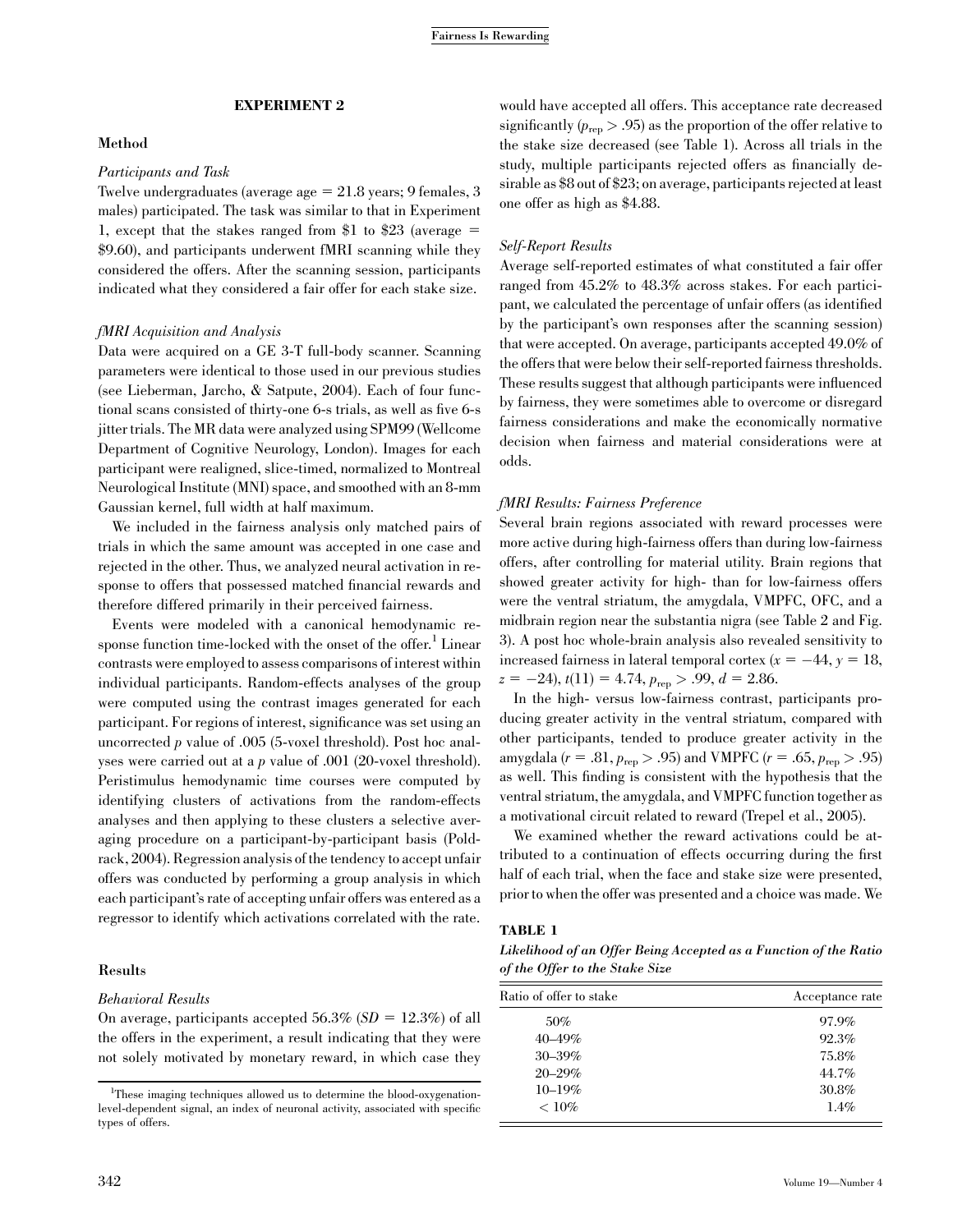| TABLE 2 |  |
|---------|--|
|---------|--|

A Priori Regions Showing Greater Activation in High-Fairness Than in Low-Fairness Trials

|                      |            | Coordinates                |          | No. of           |        |      |
|----------------------|------------|----------------------------|----------|------------------|--------|------|
| Region               | Hemisphere | $\boldsymbol{\mathcal{X}}$ | $\gamma$ | $\boldsymbol{z}$ | voxels | t    |
| Ventral striatum     | Left       | $-6$                       | 4        | $\Omega$         | 7      | 4.03 |
| <b>VMPFC</b>         | Left       | $-14$                      | 32       | $-10$            | 10     | 4.85 |
|                      | Left       | $-16$                      | 16       | $-16$            | 6      | 3.83 |
|                      | Right      | 10                         | 60       | $-4$             | 5      | 3.82 |
| Orbitofrontal cortex | Right      | 36                         | 36       | $-20$            | 24     | 4.32 |
| Amygdala             | Left       | $-12$                      | $-4$     | $-24$            | 10     | 3.81 |
|                      | Right      | 20                         | $-12$    | $-12$            | 32     | 4.32 |
| Midbrain, SN         | Left       | $-14$                      | $-20$    | $-6$             | 9      | 4.75 |

Note. No activation was greater in low-fairness than in high-fairness trials. The coordinates are from the Montreal Neurological Institute (MNI) atlas. Significance was based on an uncorrected  $p$  value of .005, with a 5-voxel threshold. VMPFC = ventromedial prefrontal cortex;  $SN =$  substantia nigra. performed a new fairness analysis targeting the 3-s period prior to offer onset. No motivational areas active in the fairness analysis were active in this new analysis.

#### fMRI Results: Accepting Unfair Offers

Our findings for the anterior insula are consistent with those of Sanfey et al. (2003). Specifically, we observed increased anterior insula activity (relative to a resting baseline) during idiographically defined unfair trials that were rejected ( $x = 36$ ,  $y = 18$ ,  $z = -8$ ,  $t(11) = 4.39, p_{\text{rep}} > .99, d = 2.95$ . We also examined the neural structures activated when responders overcame fairness concerns and accepted offers they considered unfair. The hypothesis that accepted unfair offers activate reward circuitry to a greater extent than rejected unfair offers was not supported by the data. There was no activity in the ventral striatum, the amygdala, or VMPFC (at a liberal statistical threshold of  $p < .01$  uncorrected) when accepted unfair offers were compared with resting baseline. However, a large cluster  $(k = 834)$  in right VLPFC was active in this comparison ( $x = 50$ ,  $y = 44$ ,  $z = 8$ ),  $t(11) = 5.39$ ,  $p_{\text{rep}} > .99$ ,



Fig. 3. Ventromedial prefrontal cortex (VMPFC), ventral striatum, and amygdala activation associated with fairness preference. The illustration (a) shows the location of clusters with significantly greater activation in response to fair compared with unfair offers. The graphs present the time course of activity for fair and unfair trials, relative to a resting baseline, in (b) the ventral striatum, (c) the amygdala, and (d) VMPFC. Error bars indicate  $\pm$  1 SE. Along the abscissa, 0 s indicates the onset of the offer (which was 3 s after the trial began).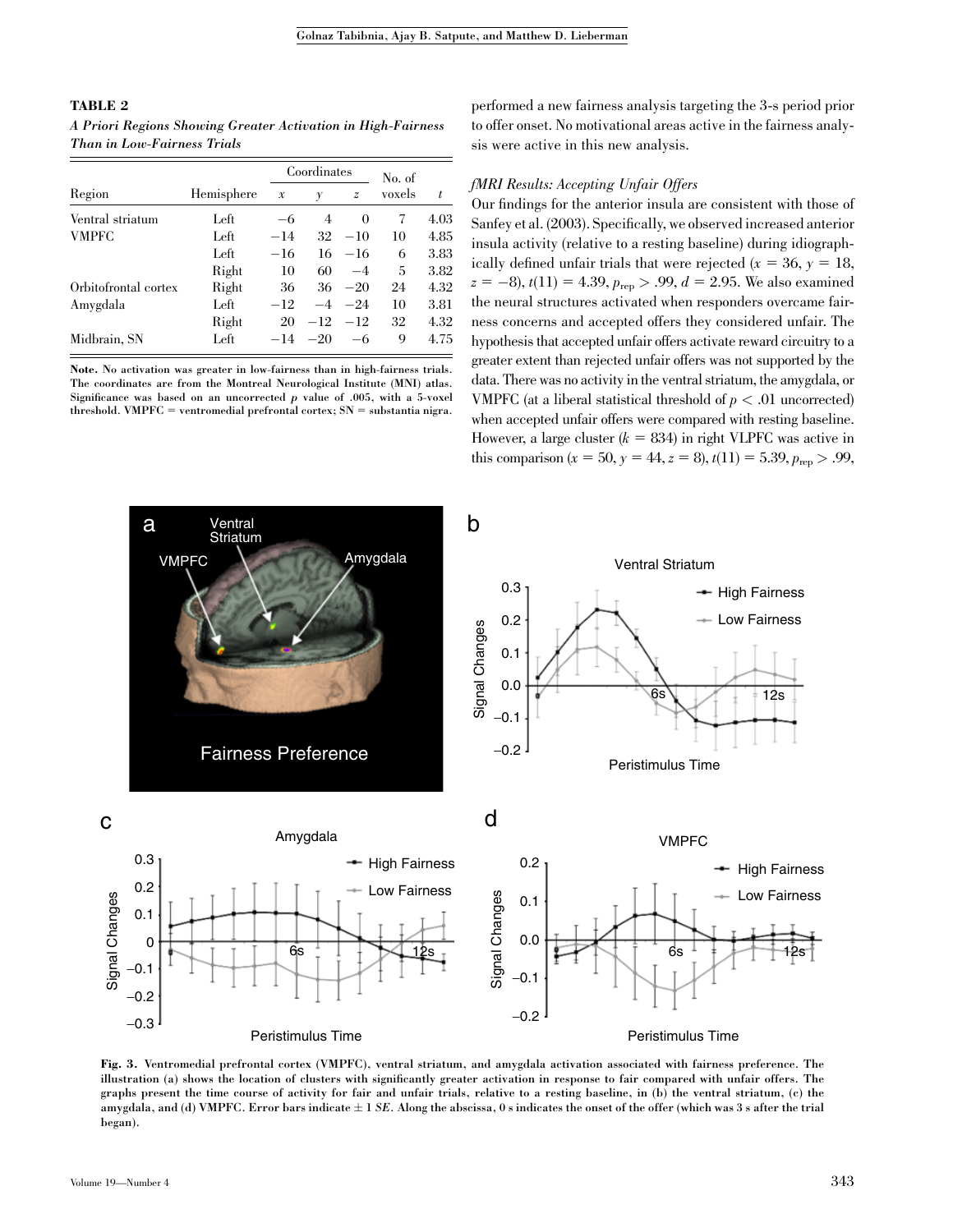

Fig. 4. Brain activation associated with the tendency to accept unfair offers. The illustrations show the location of areas in (a) left anterior insula and (c) right ventrolateral prefrontal cortex (right VLPFC) whose activation predicted this tendency. The corresponding scatter plots (b and d) depict the correlation between signal change in these areas during accepted relative to rejected offers and the rate at which participants accepted offers they later identified as unfair.

 $d = 3.25$ , a finding consistent with the hypothesis that accepting unfair offers may involve emotion regulation.

To further explore the involvement of right VLPFC and the anterior insula in decisions regarding unfair offers, we specifically compared trials in which unfair offers were accepted with trials in which unfair offers were rejected. As expected, the left anterior insula was less active when unfair offers were accepted than when they were rejected ( $x = -28$ ,  $y = 8$ ,  $z = -6$ ),  $t(11) =$ 4.06,  $p_{\text{rep}} > .99$ ,  $d = 2.45$ . Activity in this insula region was inversely correlated with right VLPFC activity ( $x = 58$ ,  $y = 34$ ,  $z = 10$ ) during trials in which unfair offers were accepted  $(r = -.77, p_{\text{rep}} > .99)$ , a finding consistent with the hypothesis that right VLPFC reduces insula activity in such cases.

We also examined the rate at which participants accepted offers they rated unfair in the postscanning questionnaire, regressing this index onto brain activations in the contrast of accepted versus rejected offers. As Figure 4 shows, participants who accepted a higher proportion of idiographically defined unfair offers showed a greater increase in activity in right VLPFC ( $x = 50$ ,  $y = 24$ ,  $z = 8$ ),  $t(11) = 3.68$ ,  $p_{rep} > .99$ ,  $d =$ 2.22, and a greater decrease in activity in the anterior insula on the left ( $x = -34$ ,  $y = 20$ ,  $z = -6$ ),  $t(11) = -7.59$ ,  $p_{\text{rep}} > .99$ ,  $d = 4.58$ , and right ( $x = 32$ ,  $y = 22$ ,  $z = -10$ ),  $t(11) = -6.01$ ,  $p_{\text{rep}} > .99, d = 3.62$ , during trials in which offers were accepted relative to trials in which offers were rejected. Furthermore, activity in right VLPFC was again inversely correlated with activity in the left ( $r = -.68$ ,  $p_{\text{rep}} > .99$ ) and right ( $r = -.86$ ,  $p_{\text{rep}} > .99$ ) anterior insula. No activity in the ventral striatum, the amygdala, or VMPFC was positively correlated with the tendency to accept unfair offers. These findings suggest a prefrontal down-regulation of negative emotional responses during the process of accepting unfair offers.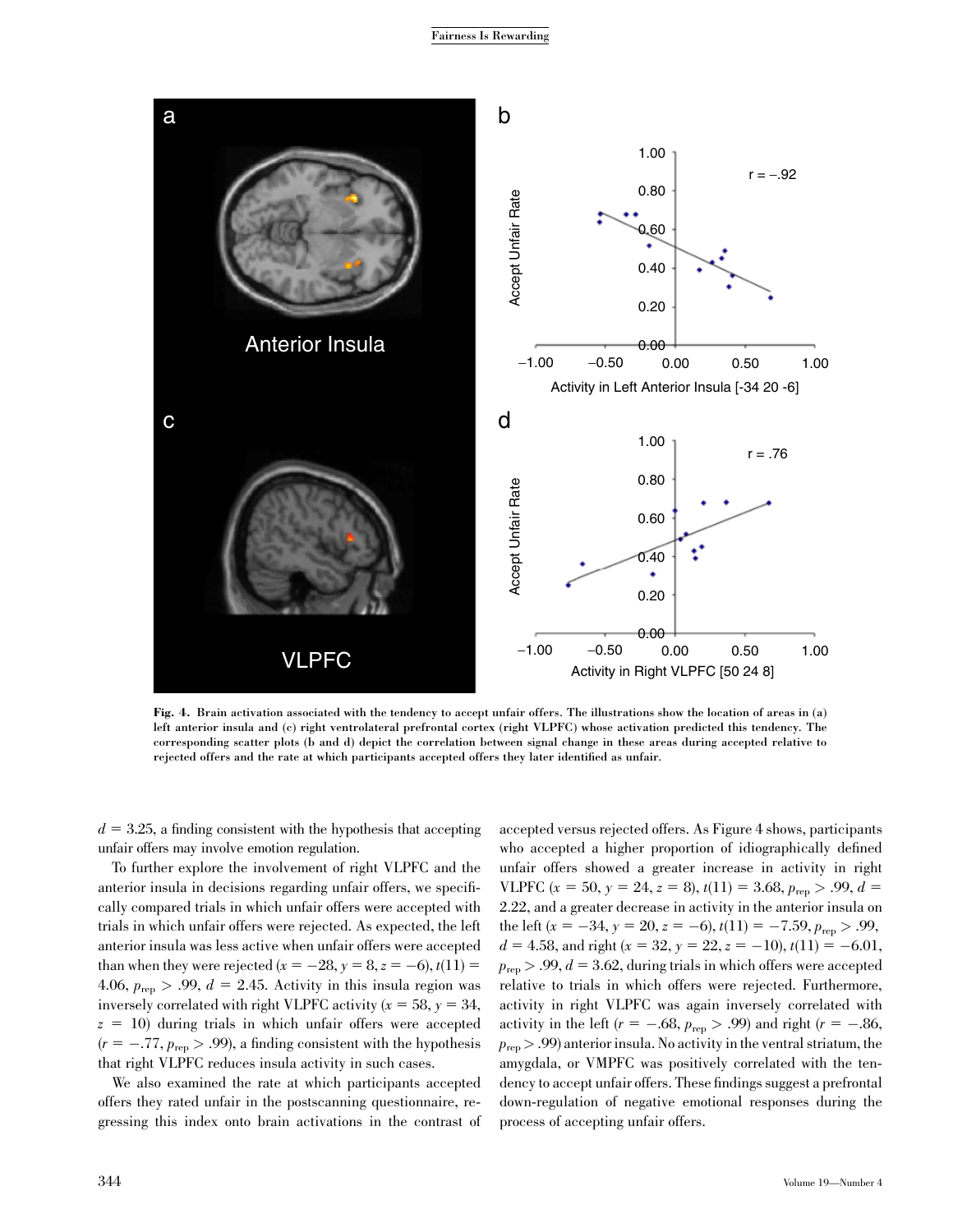If right VLPFC is involved in the acceptance of unfair offers by reducing negative affect associated with the anterior insula, then the relationship between right VLPFC activity and the rate of accepting unfair offers should be mediated by activity in the anterior insula. Indeed, the direct path between right VLPFC activity and the rate of accepting unfair offers ( $\beta = .76$ ,  $p_{\text{ren}} >$ .99) was significantly mediated by activity in the left anterior insula (Sobel test:  $Z = 2.51, p_{\text{rep}} > .99$ ). After we controlled for activity in this insula region, the remaining path between VLPFC activity and the rate of accepting unfair offers was no longer significant ( $\beta = .25$ ,  $p_{\text{rep}} = .94$ ).

#### DISCUSSION

Experiment 1 demonstrated that fairness, but not monetary value, predicted self-reported happiness independently of contempt ratings. In Experiment 2, nearly all commonly identified reward areas, including the ventral striatum, the amygdala, VMPFC, and OFC, were associated with fairness preference. Together, these results suggest that individuals react to fairness with a positive hedonic response, rather than that fairness produces a neutral state and only unfairness produces an affective response. These results are consistent with previous reports that reward regions such as the striatum, VMPFC, and the amygdala are responsive to cooperative partners and behavior (King-Casas et al., 2005; Rilling et al., 2002; Singer, Kiebel, Winston, Dolan, & Frith, 2004). Further, these results suggest that fairness processing is relatively automatic and intuitive, as the ventral striatum, the amygdala, and VMPFC have all been associated with automatic and intuitive processes (Lieberman, 2007).

In previous studies of the ultimatum game, fairness and material utility have covaried. Typical offers in these studies have been either completely fair and of highest material utility (e.g., \$5 out of \$10), and therefore easily accepted, or very unfair and of lowest material utility (e.g., \$1 out of \$10), and therefore usually rejected. However, in real life there are situations in which the choice is less straightforward. In the current study, we manipulated conflict-ridden choices by presenting offers that were of considerable material utility but relatively unfair (e.g., \$8 out of \$23).

To the extent that a participant produced increased activity in right VLPFC and decreased activity in the anterior insula, the participant was more likely to accept unfair but financially desirable offers. One interpretation of this result is that participants who accepted unfair offers were better able than others to down-regulate the negative emotional response to unfair treatment. Alternatively, increased activity in anterior insula could reflect the "pain of paying" associated with rejecting an offer (Knutson, Rick, Wimmer, Prelec, & Loewenstein, 2007), rather than the social pain of unfair treatment. Thus, participants who were more likely to accept unfair offers may have had lower insula activity because they experienced little pain of paying. However, the overall pattern of results involving right VLPFC is

more consistent with the former interpretation. Activity in the insula mediated the relationship between right VLPFC activity and tendency to accept unfair offers, and this finding supports the hypothesis that right VLPFC promotes more normative decision making by down-regulating activity in the anterior insula when unfair offers are considered. Thus, the ability to swallow one's pride, overcome the insult, and take an unfair offer may involve active down-regulation of emotional responses to unfair treatment.

Consistent with the idea that right VLPFC activity drove participants' decisions to accept unfair offers, studies using repetitive transcranial magnetic stimulation (rTMS) have identified the right lateral prefrontal cortex as playing a causal role in rational decision making in the ultimatum game (Knoch, Pascual-Leone, Meyer, Treyer, & Fehr, 2006; van't Wout, Kahn, Sanfey, & Aleman, 2005). Interestingly, in the current study, accepted unfair offers were not associated with increased activity in reward-related regions, which supports the interpretation that logical rather than hedonic processes guided these particular decisions. In the two rTMS studies, transient disruption of function in right dorsolateral prefrontal cortex (right DLPFC) interfered with rejection of unfair offers. Although the dorsolateral region identified in these studies is structurally and functionally distinct from the VLPFC region identified in the current study, these findings together are consistent with the notion (van't Wout et al., 2005) that the default response in the ultimatum game is to reject an unfair offer; DLPFC may be needed to maintain this default goal, whereas VLPFC may be needed to override it. An alternative interpretation is that DLPFC may be needed to override material self-interest (Knoch et al., 2006), as the role of VLPFC may be to override fairness concerns.

In previous studies, right VLPFC has consistently been associated with the down-regulation of activity in regions supporting negative affect (Lieberman, in press). Specifically, it has been associated with the down-regulation of the amygdala's response to pictures of disturbing scenes (Hariri, Mattay, Tessitore, Fera, & Weinberger, 2003) and pictures of evocative faces (Hariri et al., 2000; Lieberman et al., 2007; Lieberman, Hariri, Jarcho, Eisenberger, & Bookheimer, 2005), as well as the downregulation of the anterior cingulate's response to physical (Lieberman, Jarcho, Berman, et al., 2004; Wager et al., 2004) and social (Eisenberger, Lieberman, & Williams, 2003) pain. Right VLPFC has also been linked to reduced susceptibility to amygdala-mediated framing effects and thus to rational decision making (De Martino, Kumaran, Seymour, & Dolan, 2006). Thus, it is plausible that in the current study, right VLPFC downregulated affect-related activity in the anterior insula to enable the rational decision of accepting an unfair offer.

The fact that we did not find any region exhibiting greater activity for low-fairness offers than for high-fairness offers seems at odds with the results of Sanfey et al. (2003), who reported greater activity in anterior insula and prefrontal areas during unfair than during fair offers. It is possible that the differ-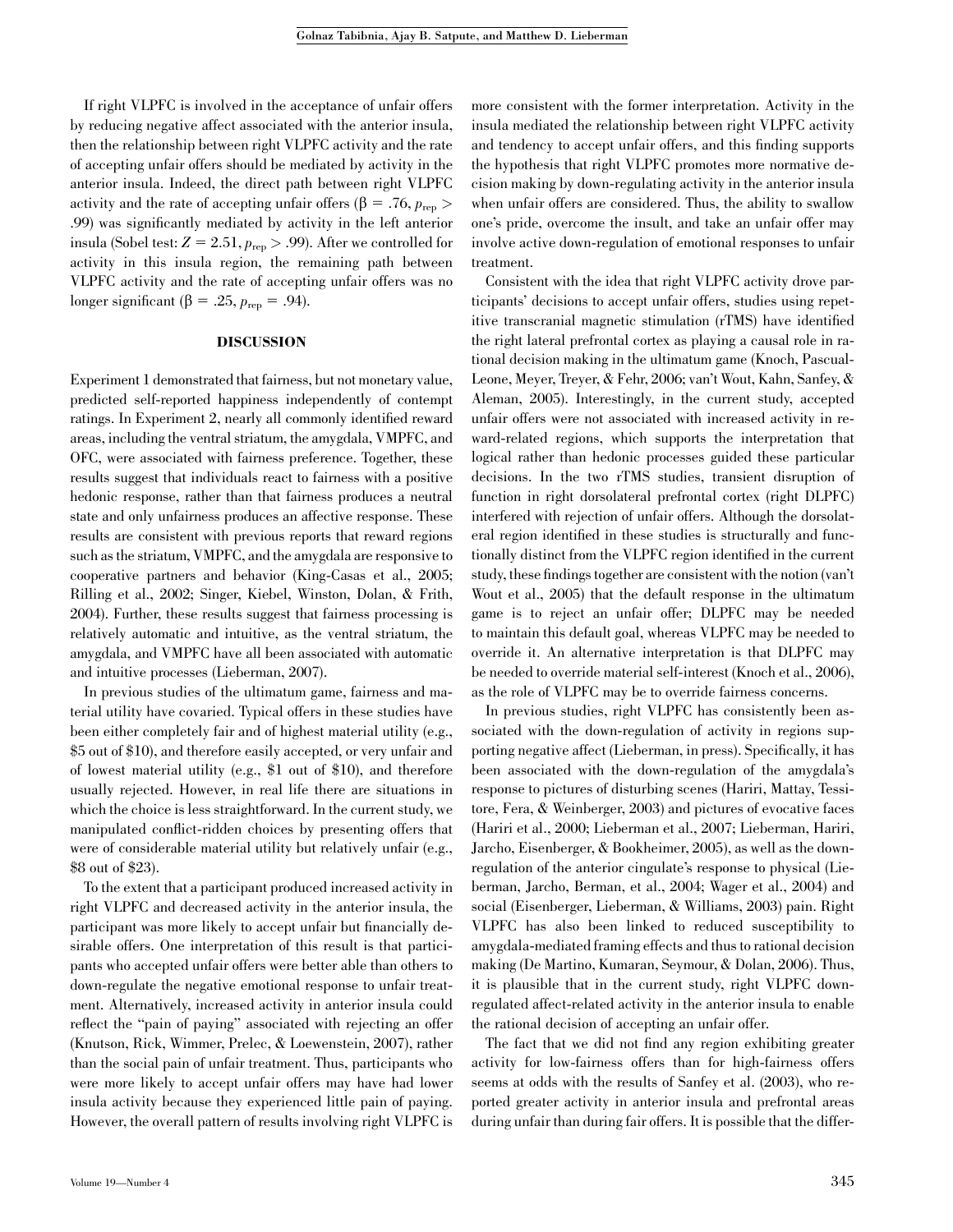ences in results are due to differences in the experimental designs, such as the use of rapid versus slow event-related designs or the types of fair and unfair trials used. Nonetheless, in both investigations, increased insula activity correlated with the tendency to reject unfair offers, so the studies converge on similar functional interpretations of insula activity.

One may wonder whether the reward activations observed in the fairness-preference analysis were in response to fairness per se or were actually due to the perceived higher probability of receiving the monetary offer in fair trials (which were accepted) than in unfair trials (which were rejected). Although our data cannot fully rule out the latter interpretation, it is unlikely. If greater expectation of monetary payoff was driving reward activity during high-fairness trials in Experiment 2, we should have found reward activity during acceptance of unfair offers, which had the same perceived probability of payoff as the accepted fair offers. However, activation during accepted unfair offers was not greater than baseline activation in any rewardrelated regions, which suggests that the increased activity in these regions during high-fairness trials was not driven by the perceived probability of monetary payoff.

Finally, the relatively early onset of activity in the amygdala (see Fig. 3c) suggests that this response may have been both related to the offer and a continuation of response from the first half of the trial. However, we did not find significant amygdala activation in a whole-brain analysis of the first half of the trial, even at a lenient threshold  $(p_{\text{rep}} > .99)$ , uncorrected). The discrepancy between this null result and the apparent time course of amygdala activation in Figure 3c reflects the fact that wholebrain analyses examine the correlation between the blood-oxygenation-level-dependent response and the canonical hemodynamic response, and do not show effects at any one time point. Despite the absence of significant amygdala activation in this analysis, however, it is difficult to infer that the amygdala activity reported here reflects reward processing per se, as such activity has also been observed in numerous studies of negatively valenced information processing. However, when amygdala activity co-occurs with activity in VMPFC and ventral striatum, it is commonly in the context of reward processing (Cardinal et al., 2002; Petrovich, Holland, & Gallagher, 2005; Trepel et al., 2005). Our confidence in the inference that the amygdala response is related to reward processing is increased because of (a) the convergence of evidence from self-report and (b) the fact that this response was observed in the context of the activation of multiple regions that work together in a network underlying reward processing (Poldrack, 2006). Future studies are needed to elucidate the role of the amygdala in social reward.

In conclusion, these findings suggest that people may prefer fair outcomes at the cost of material utility in part because they hedonically value fairness itself; this preference may not be motivated solely by negative emotional responses to unfairness or by the impersonal application of culture-driven rules.

Moreover, when material utility outweighs social utility, people may down-regulate their affect-related neural response to unfair treatment in order to choose the economically desirable option. These results support the notion that the automatic or default reaction in economic decision making is to prefer the fair and refuse the unfair (van't Wout et al., 2005), not just because fair options also tend to be materially advantageous or because unfairness is jarring, but also because fair treatment can be rewarding in itself.

Acknowledgments—We thank the UCLA Brain Mapping Medical Organization, the Ahmanson Foundation, the Pierson-Lovelace Foundation, and the Tamkin Foundation for support and John Monterosso and Daniel Gilbert for helpful comments on earlier drafts.

#### REFERENCES

- Baumeister, R.F., & Leary, M.R. (1995). The need to belong: Desire for interpersonal attachments as a fundamental human motivation. Psychological Bulletin, 117, 497–529.
- Camerer, C., Loewenstein, G., & Prelec, D. (2005). Neuroeconomics: How neuroscience can inform economics. Journal of Economic Literature, 43, 9–64.
- Camerer, C., & Thaler, R.H. (1995). Anomalies: Ultimatums, dictators, and manner. Journal of Economic Perspectives, 9, 209–219.
- Cardinal, R.N., Parkinson, J.A., Hall, J., & Everitt, B.J. (2002). Emotion and motivation: The role of the amygdala, ventral striatum, and prefrontal cortex. Neuroscience & Biobehavioral Reviews, 26, 321–352.
- De Cremer, D., & Alberts, H.J.E.M. (2004). When procedural fairness does not influence how positive I feel: The effects of voice and leader selection as a function of belongingness need. European Journal of Social Psychology, 34, 333–344.
- De Martino, B., Kumaran, D., Seymour, B., & Dolan, R.J. (2006). Frames, biases, and rational decision-making in the human brain. Science, 313, 684–687.
- Eisenberger, N.I., Lieberman, M.D., & Williams, K.D. (2003). Does rejection hurt? An fMRI study of social exclusion. Science, 302, 290–292.
- Fehr, E., & Schmidt, K.M. (1999). A theory of fairness, competition, and cooperation. Quarterly Journal of Economics, 114, 817–868.
- Güth, W., Schmittberger, R., & Schwarze, B. (1982). An experimental analysis of ultimatum bargaining. Journal of Economic Behavior and Organization, 3, 367–388.
- Hariri, A.R., Bookheimer, S.Y., & Mazziotta, J.C. (2000). Modulating emotional responses: Effects of a neocortical network on the limbic system. NeuroReport, 11, 43–48.
- Hariri, A.R., Mattay, V.S., Tessitore, A., Fera, F., & Weinberger, D.R. (2003). Neocortical modulation of the amygdala response to fearful stimuli. Biological Psychiatry, 53, 494–501.
- Hegtvedt, K.A., & Killian, C. (1999). Fairness and emotions: Reactions to the process and outcomes of negotiations. Social Forces, 78, 269–303.
- Hommer, D.W., Knutson, B., Fong, G.W., Bennett, S., Adams, C.M., & Varnera, J.L. (2003). Amygdalar recruitment during anticipation of monetary rewards: An event-related fMRI study. In A. Pitkanen, A. Shekhar, & L. Cahill (Eds.), Annals of the New York Academy of Sciences: Vol. 985. The amygdala in brain function: